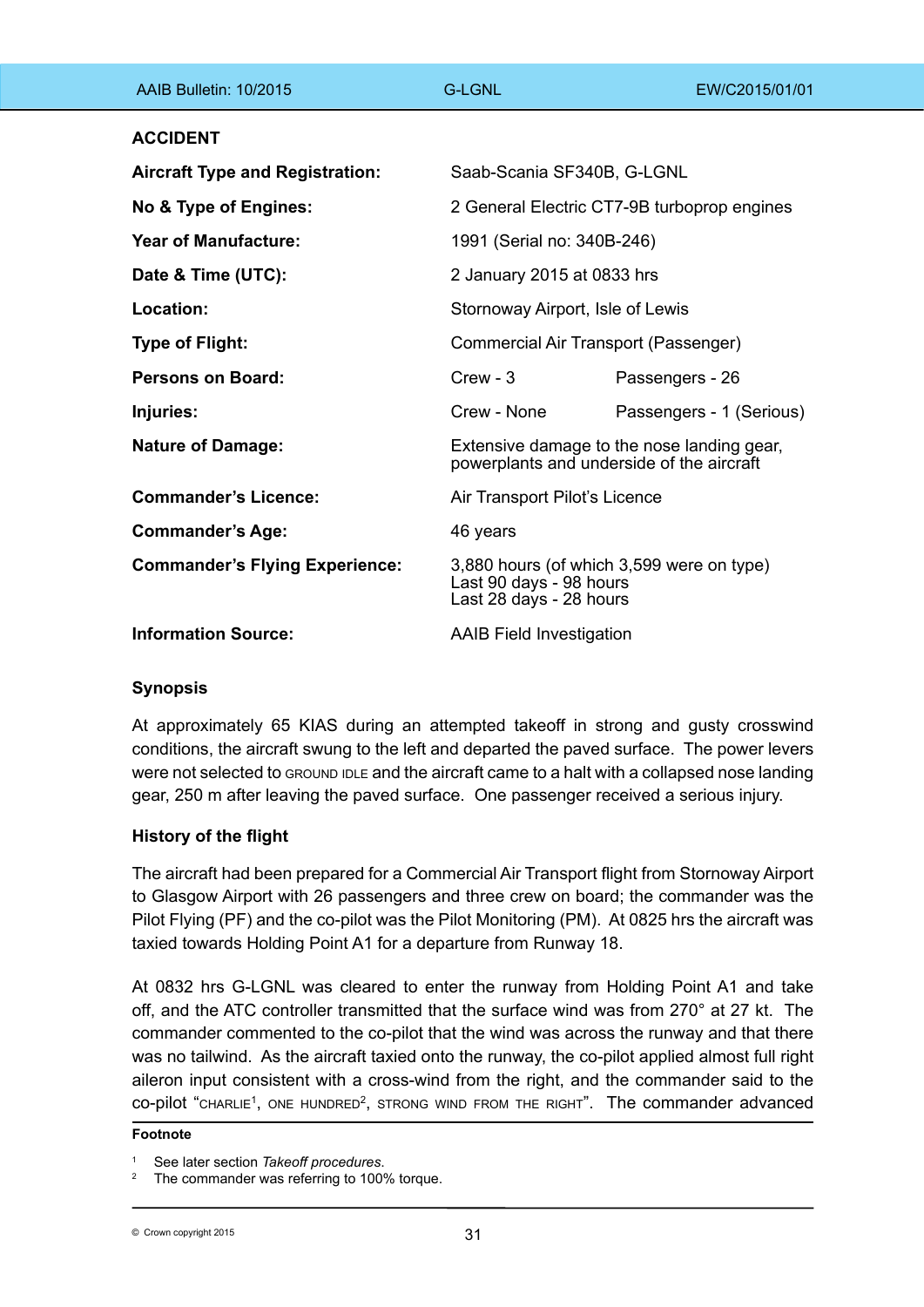the power levers, the co-pilot said "AUTOCOARSEN HIGH<sup>3"</sup> and the engine torques increased symmetrically. The commander instructed the co-pilot to "SET TAKEOFF POWER" to which the co-pilot replied "APR ARMED<sup>4"</sup>. Approximately one second after this call, the engine torques began to increase symmetrically, reaching 100% as the aircraft accelerated through 70 kt.

During the early stages of the takeoff, left rudder was applied and the aircraft maintained an approximately constant heading. As the aircraft continued accelerating, the rudder was centralised, after which there was a small heading change to the left, then to the right, then a rapid heading change to the left causing the aircraft to deviate to the left of the runway centreline.

The pilot applied right rudder but although the aircraft changed heading to the right in response, it did not alter the aircraft's track significantly and the aircraft skidded to the left, departing the runway surface onto the grass at an IAS of 80 kt. The power levers remained at full power as the aircraft crossed a disused runway and back onto grass. During this period the nose landing gear collapsed before the aircraft came to a halt approximately 38 m left of the edge of the runway and 250 m from where it first left the paved surface.

After the aircraft came to a halt, the captain saw that the propellers were still turning and so called into the cabin for the passengers to remain seated. One of the passengers shouted for someone to open the emergency exit but the cabin crew member instructed the passengers not to do so because the propellers were still turning. The co-pilot observed that the right propeller was still turning so operated the engine fire extinguishers to shut down both engines. When the passenger seated in the emergency exit row on the right of the aircraft saw that the right propeller had stopped, he decided to open the exit. He climbed out onto the wing and helped the remaining passengers leave the aircraft through the same exit, instructing them to slide off the rear of the wing onto the ground. The left propeller was still turning at the time the right over-wing exit was opened and the passenger seated in the left-side emergency exit row decided not to open the left exit.

The crash alarm was activated by ATC at 0833 hrs. An aircraft accident was declared and the aerodrome emergency plan was put into action. When the Rescue and Fire Fighting Services (RFFS) arrived at the scene, passengers were still exiting the aircraft and the left propeller was still turning.

After leaving the aircraft, the cabin crew member confirmed to the RFFS that all passengers had exited the cabin and had been accounted for outside. The passengers were taken to the fire station and then on to the passenger terminal. One passenger received a serious injury.

Footnote

<sup>3</sup> See later sections *Takeoff procedures, Autocoarsen system* and *Normal takeoff*.

<sup>4</sup> See later sections *Takeoff procedures,* C*onstant torque system* and *Normal takeoff*.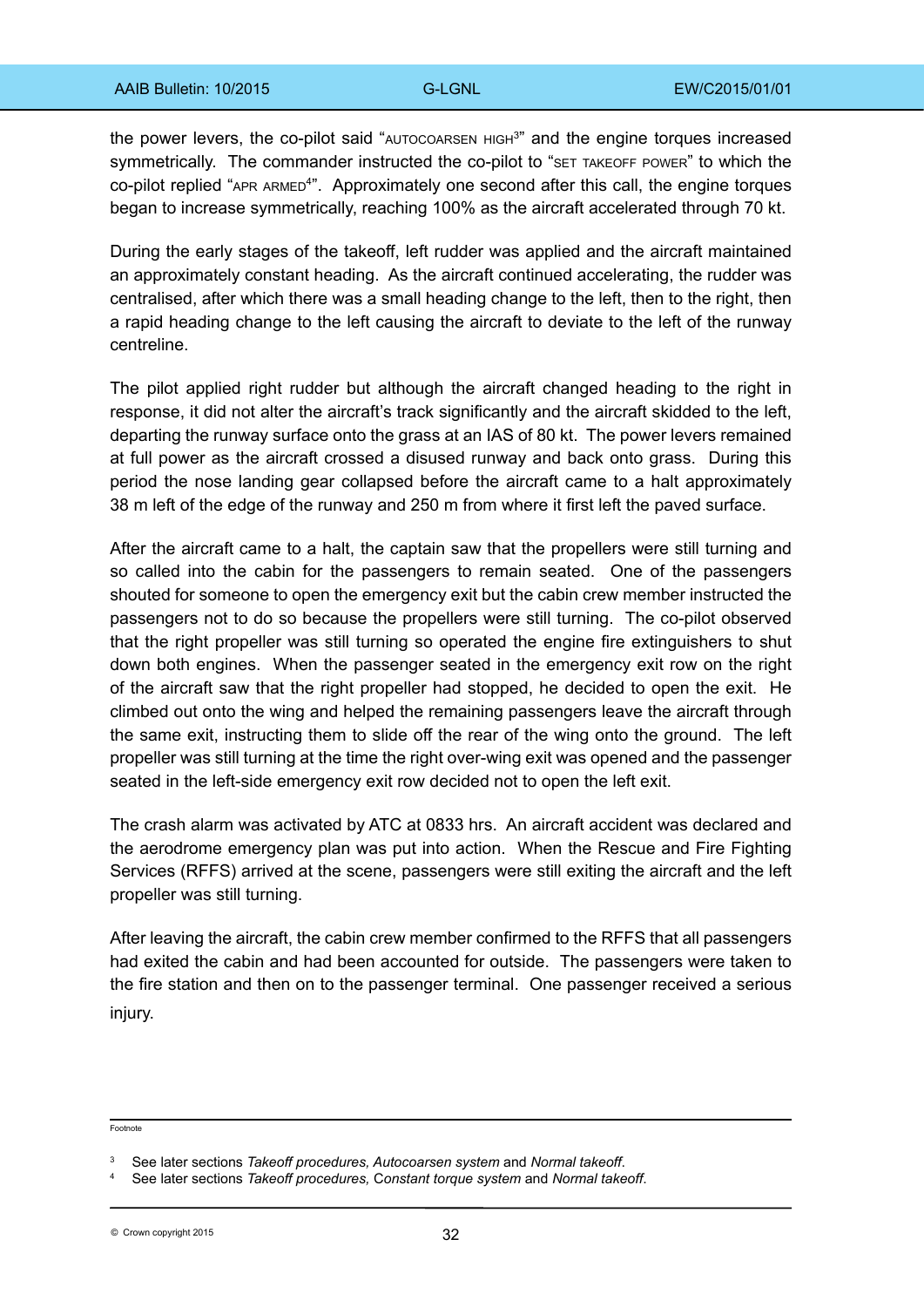#### **Information from the crew**

The commander had not flown for 14 days. He reported that he went to sleep at approximately 2230 hrs the night before the flight but woke at about 2345 hrs and was "very restless thereafter" until he arose at 0445 hrs.

The crew reported that, for a left-seat takeoff, the aircraft is kept straight on the runway to begin with by using nosewheel steering (NWS). The PF then transfers his left hand from the NWS wheel to the control yoke and calls '*my controls'* when he has sufficient rudder authority to maintain directional control.

Although the active runway was Runway 36, the commander elected to use Runway 18 because it was no less favourable for takeoff in the crosswind conditions. He decided to takeoff using 100% torque in case there were any gusts in the wind or the crosswind became partly a tailwind. He recalled that the FO held full right aileron as the aircraft began its takeoff run. He moved his hand from the NWS wheel to the control yoke when he felt he had rudder authority but the aircraft began to turn left "immediately and violently".

The commander could not recall calling for the takeoff to be rejected or reducing the power levers to GROUND IDLE. He reported that he said "emergency evacuation" to the co-pilot after the aircraft had come to rest. He did not recall whether the condition levers were set to OFF during the evacuation.

The co-pilot recalled that the loss of control occurred after the "handover of control" when the speed was between 60 and 80 kt.

The cabin crew member stated that, during the takeoff, the aircraft swung violently one way then the other before the ride became "very rough". When the aircraft stopped, she stood up and asked whether anyone was injured. She heard the commander shout that the propellers were still turning and for the passengers to remain seated. She, therefore, walked through the cabin to instruct the passengers to remain seated. Although she saw the red EMERGENCY cabin call light<sup>5</sup>, indicating an emergency public address was being made from the flight deck, she did not hear an evacuation command. She saw that a passenger had opened the over-wing exit on the right side of the aircraft but, because the right propeller had now stopped and he was helping passengers to exit the aircraft, she let him continue.

#### **Examination of the accident site**

Marks from all six tyres were visible on the runway from about 200 m after the taxiway where the aircraft entered Runway 18. These tracks diverged to the left and then departed the paved surface after another 100 m. The tracks remained visible on the unpaved surface beside the runway until the point where the aircraft came to rest, a further 250 m, but were not visible for the period when the aircraft crossed a disused paved runway (Figure 1).

#### **Footnote**

<sup>&</sup>lt;sup>5</sup> The cabin call lights are on the cabin attendant's panel immediately aft of the main entry/exit door.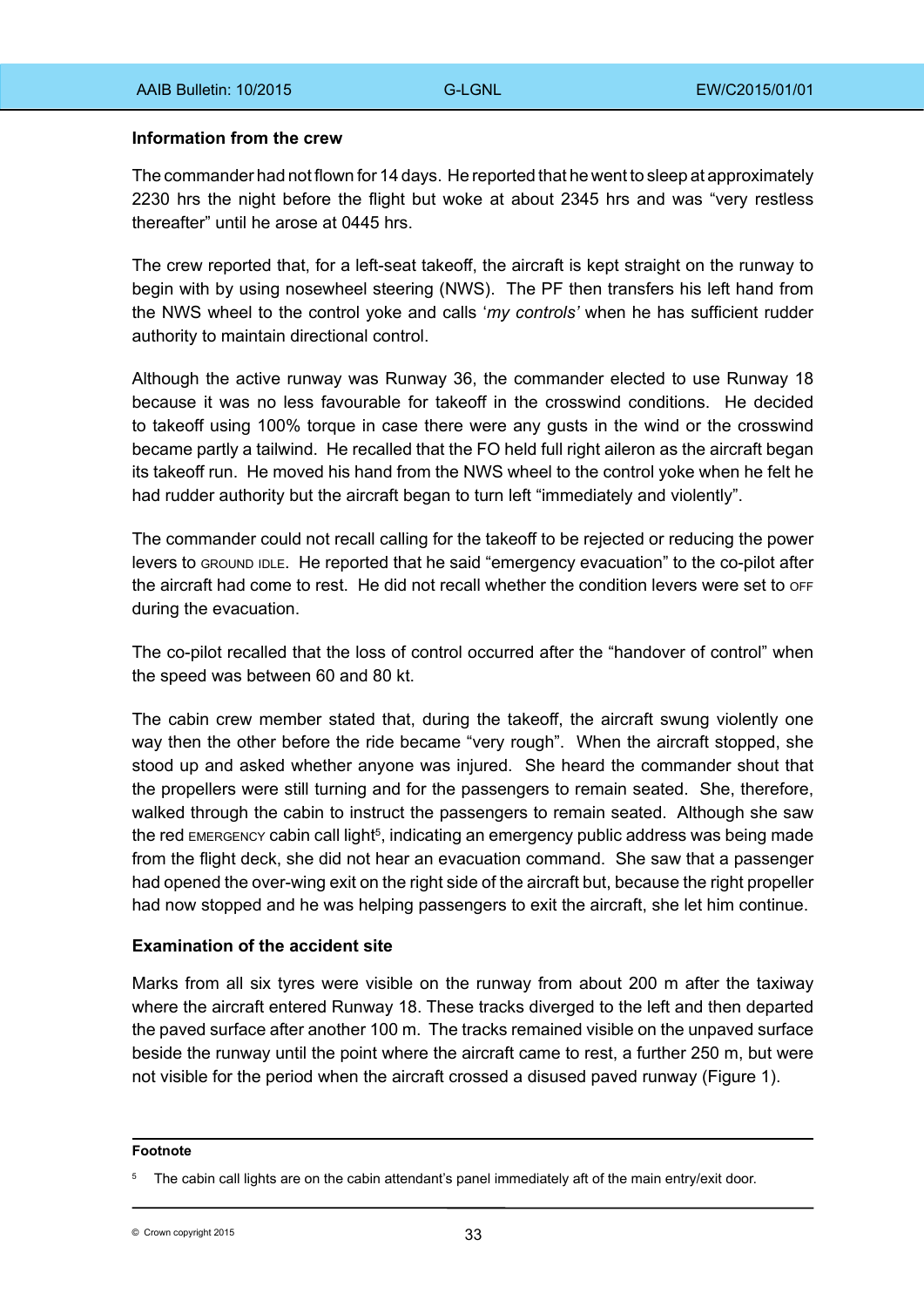

**Figure 1** General view of accident site

The rubber marks left by the tyres indicated that the tyres were not rolling straight ahead and, as the aircraft approached the side of the runway, the geometry of the marks indicated that the aircraft was progressively yawing to the right of its direction of travel (Figure 2). Calculations indicated that this yaw angle reached a maximum of approximately 14° just after the aircraft entered the grass beside the runway and it remained fairly constant until the aircraft reached the disused runway. There were no tyre marks across the disused runway but when they reappeared in the grass on the far side the aircraft was no longer yawed. Shortly after this point the ground markings indicated where the nose landing gear collapsed.

The runway surface was grooved and in good condition with no significant previous rubber deposits in the area of the tyre tracks from this event. Due to the rapidly changing environmental conditions a surface friction measurement was not carried out.



**Figure 2** Tracks of the aircraft landing gear (Police Scotland)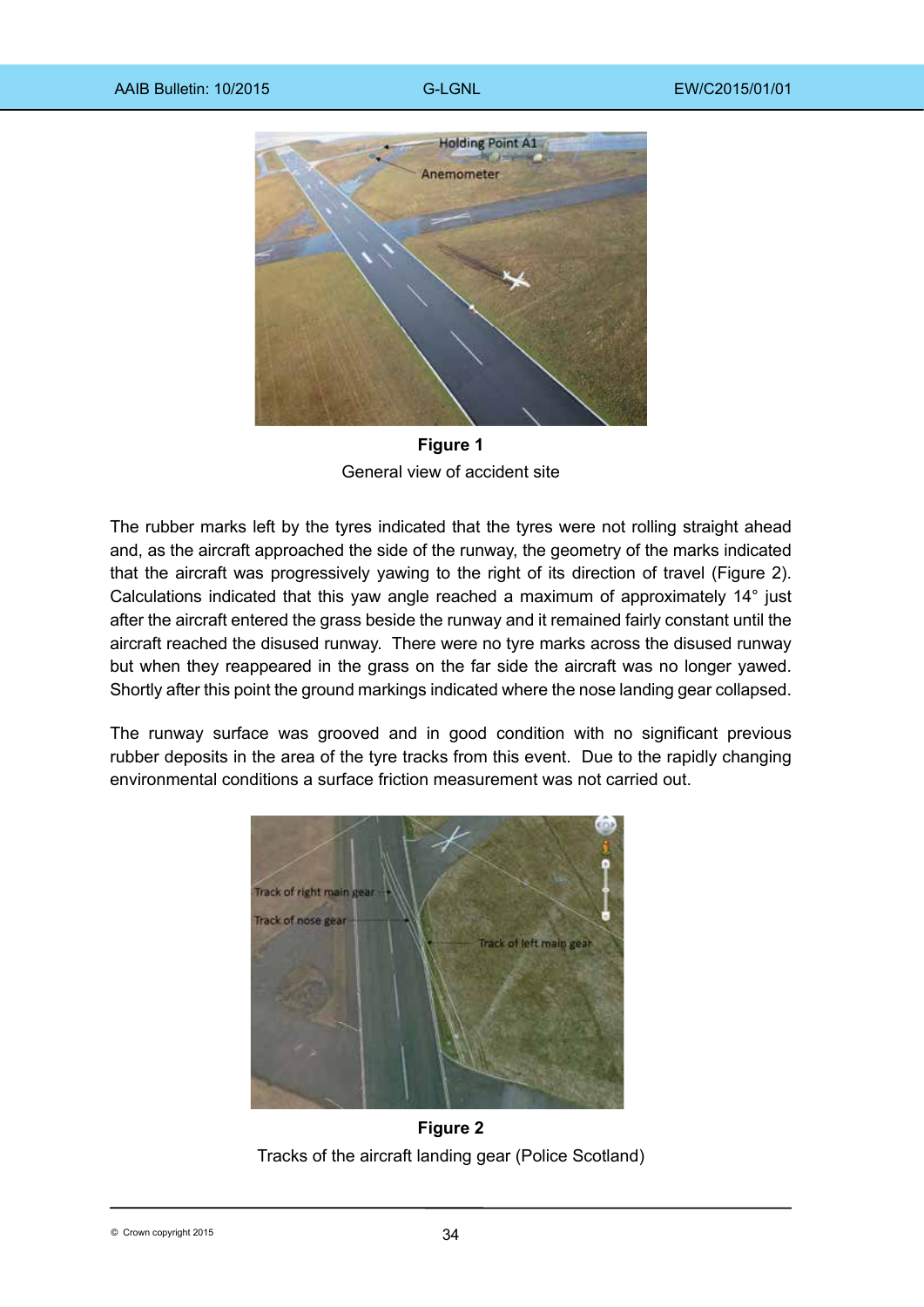### **Examination of the aircraft**

The aircraft came to rest with its nose on the ground as the nose landing gear had broken off rearwards under the fuselage. Both propellers had struck the ground and the outer portion of each propeller blade had broken off. The radome and lower forward fuselage sustained substantial damage including tears which allowed mud and water to be forced in to the lower fuselage and avionics bays. The damage did not affect the cabin area, emergency exits or passenger egress. There was no damage to any of the seats or their harnesses.

# **Recorded information**

The aircraft was fitted with a 2-hour CVR and a Flight Data Recorder (FDR) which recorded just over 52 hours of operation including the accident takeoff.

The FDR recorded a number of parameters, including lateral acceleration, aircraft heading and rudder pedal and surface position<sup>6</sup>. NWS angle, NWS wheel position, brake pressures and groundspeed were not recorded, nor were they required to be.

During taxi towards Runway 18, the flight crew performed a flight control check, consisting of applying full deflections of the control wheel and the rudder pedals. Due to the sampling rate of the FDR, full travel was not measured but the CVR recorded the flight crew reporting "FLIGHT CONTROLS CHECKED" with no reported problems. Upon completion of these checks, right roll was commanded on the control wheel, deflecting the left and right ailerons to -21.5° and  $+22$ ° respectively (maximum travel is -21.5° to  $+ 24$ °). This was maintained throughout the takeoff roll.

As the aircraft turned on to the runway heading, the power levers were slowly advanced, reaching full travel five seconds later, with engine speed and torque increasing symmetrically on both engines. During this period, left rudder was applied until the aircraft reached a recorded airspeed of approximately 40 kt (Figure 3). Over the next three seconds, the heading decreased from 182.1° to 179.3° followed by a reversal in direction to the right to a heading of 183.9° over the following two seconds. At this time, the aircraft was accelerating through approximately 65 kt with the rudder approximately centralised and right aileron still applied.

Over the next three seconds, the aircraft heading decreased to the left to 164.9°. As the aircraft began to turn, right rudder was commanded which increased the heading to 188° as the aircraft accelerated through 80 kt. During this heading change, fluctuations in the normal and longitudinal accelerations suggest that the aircraft had left the paved surface at an indicated airspeed of approximately 80 kt. Despite the heading indicating a turn to the right, the ground marks confirmed the aircraft departed the left side of the runway, yawing to the right. Right rudder was applied continuously throughout.

#### **Footnote**

<sup>&</sup>lt;sup>6</sup> Note: Lateral acceleration is recorded at 4 Hz, rudder parameters 2 Hz and heading 1 Hz. This should be considered when reviewing Figure 3.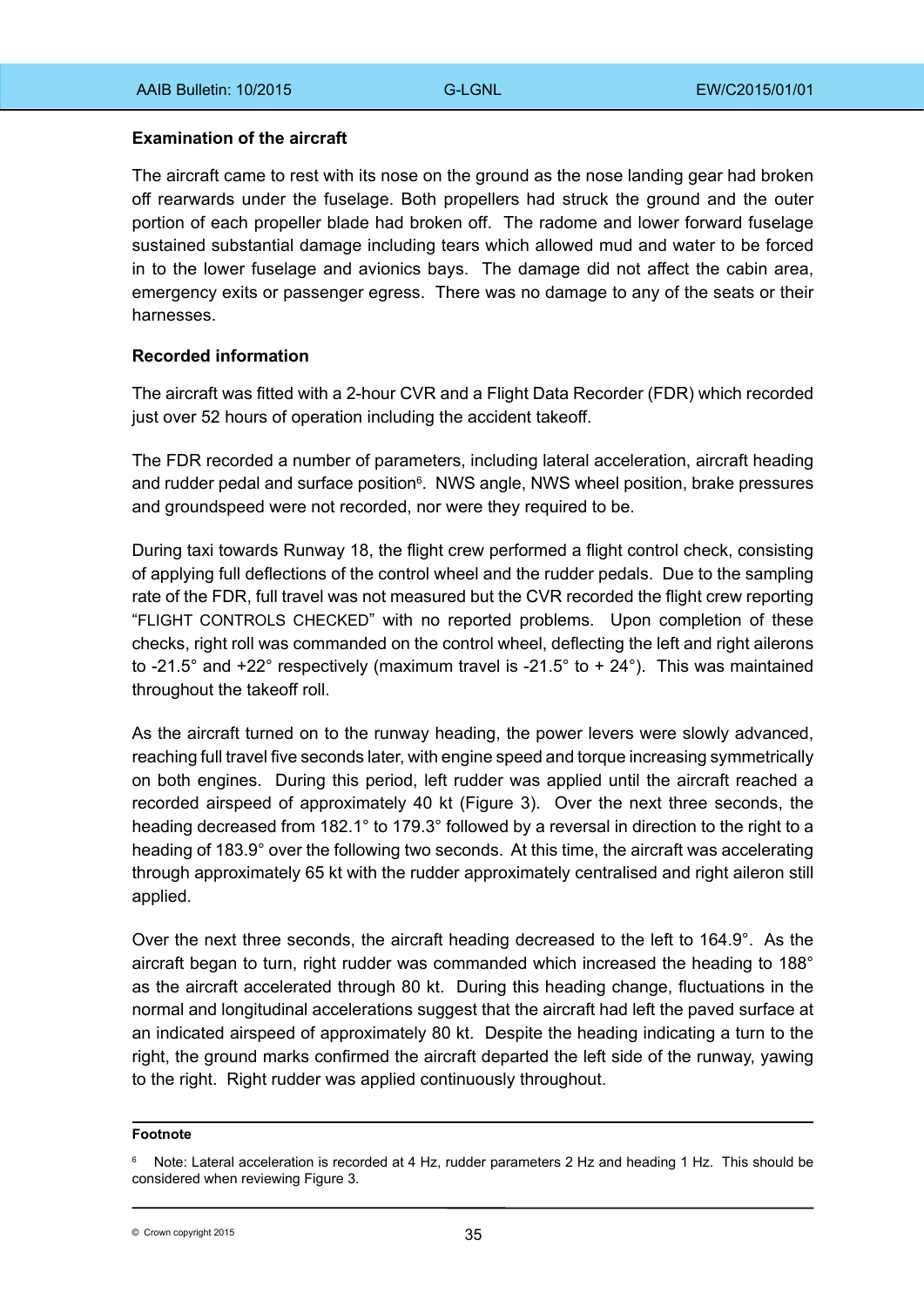

G-LGNL FDR data7

The FDR and CVR both ceased recording at the same time. The data shows the aircraft decelerating at approximately 48 kt with the power levers still fully advanced until the last recorded sample. The recording did not capture the engine shutdown or evacuation which suggests that the recordings terminated early<sup>8</sup>. Examination of the aircraft after the accident revealed significant damage and mud ingress in the forward avionics bay which was likely

#### **Footnote**

Note: Rudder pedal position and rudder surface position are in the opposite sense.

The FDR should remain recording with at least one engine operating, the CVR as long as electrical power is available from the aircraft's battery.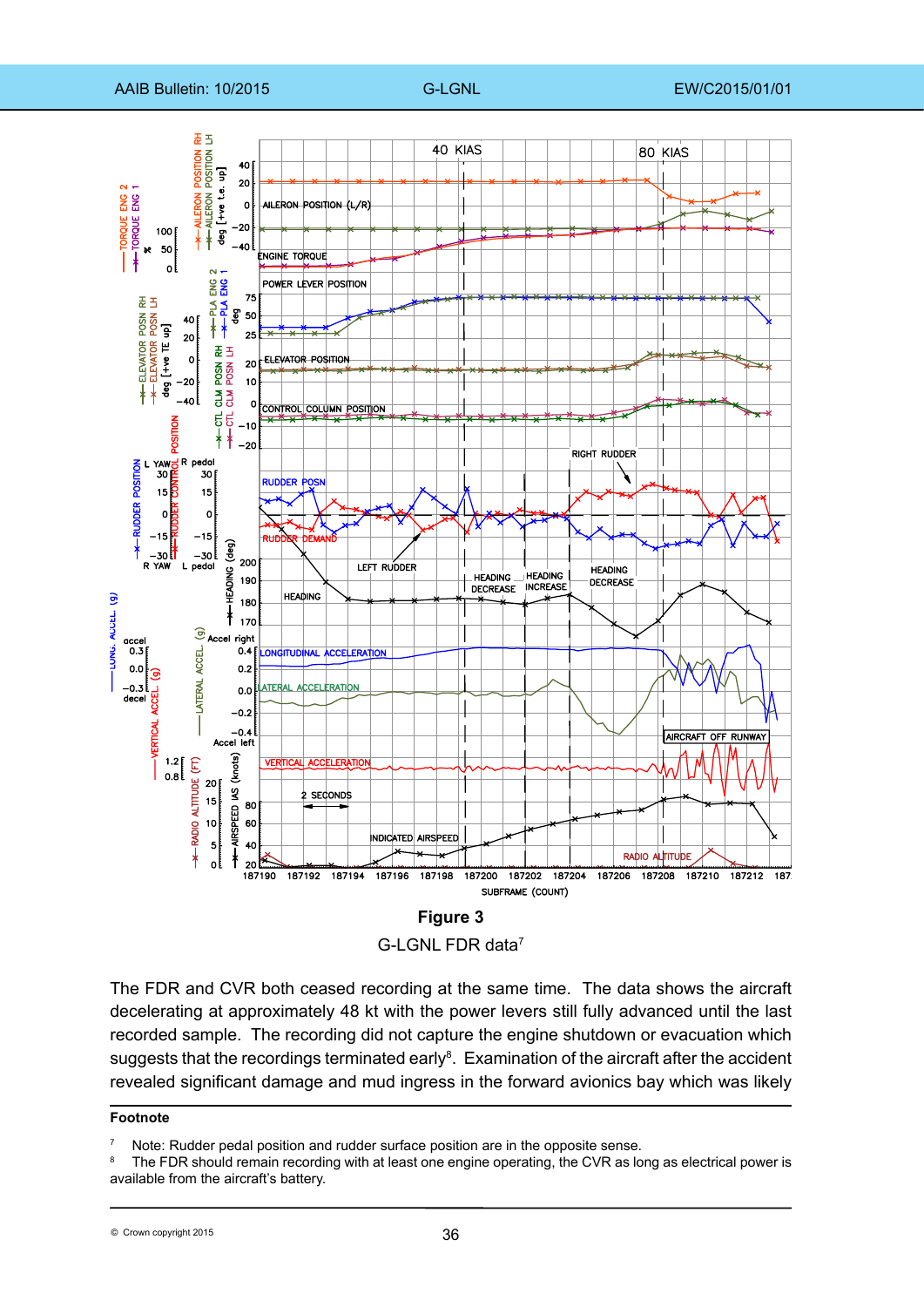to have caused the premature end to the recording. Also, due to this significant damage, no system testing could be performed to confirm this.

Previous takeoff FDR data from G-LGNL was analysed to assess the takeoff acceleration profile. The accident flight acceleration fitted well with that of previous flights up to the point where the aircraft departed the paved surface suggesting no issues with dragging brakes.

#### **The nosewheel steering system**

The nosewheel steering (NWS) is hydraulically operated by a single actuator which is controlled by a wheel on the left side of the cockpit. To steer, the wheel must be pushed down to engage mechanically with the steering system and operate an electrical switch to open the steering hydraulic shutoff valve. When the wheel is released the hydraulic power is removed and the nosewheel castors unless it is deflected by more than  $20^{\circ}$  (+/-  $5^{\circ}$ ) in which case a solenoid steering brake locks the steering system preventing further deflection (Figure 4).



**Figure 4** Schematic of NWS (from Aircraft Operating Manual)

Due to damage sustained, it was not possible to conduct a detailed check of the steering system and its rigging. However, a visual examination of the system did not reveal any pre-existing defects.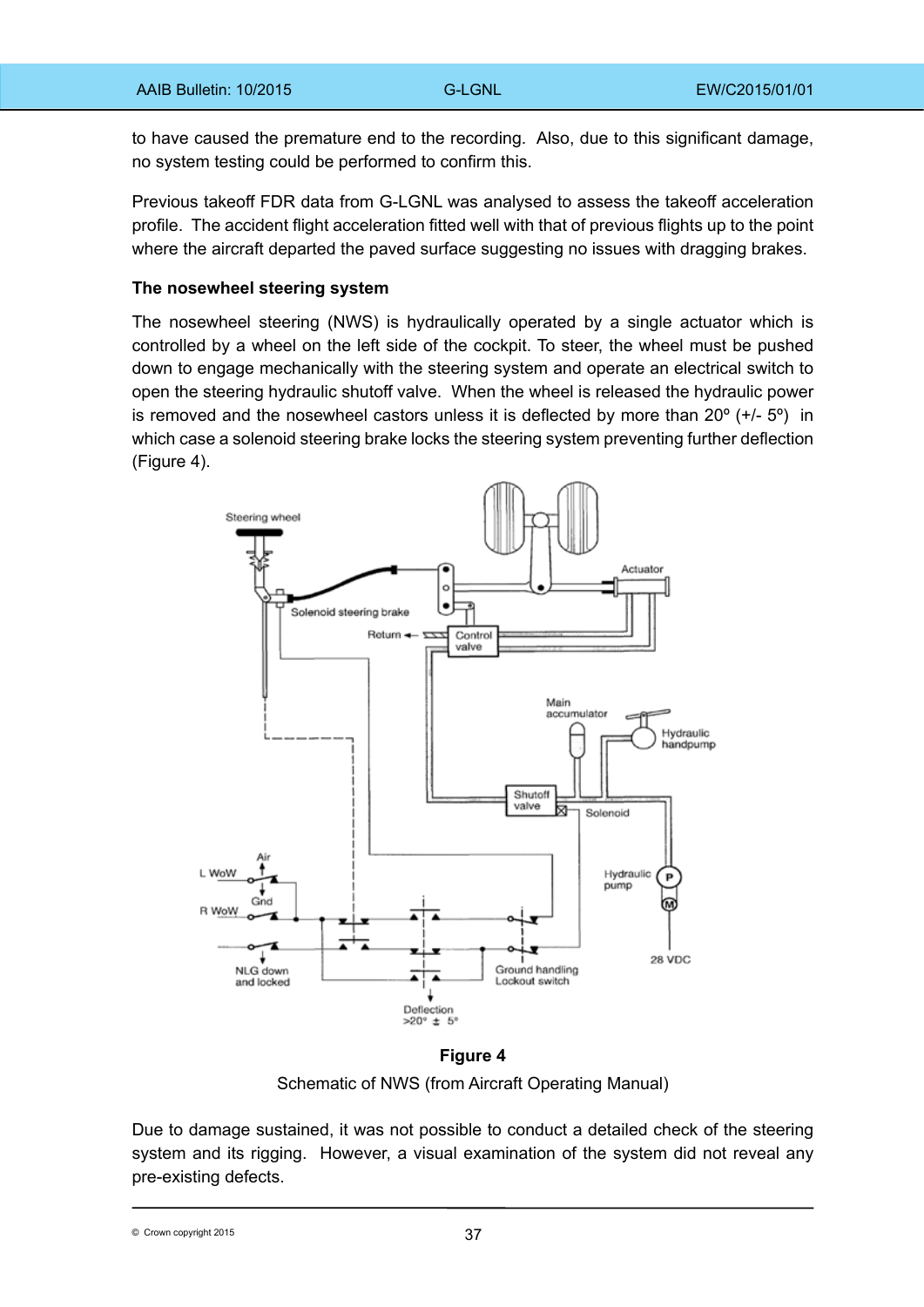### **Weather information**

A Met Office Gale Warning was valid for the area forecasting west or south-westerly winds with a mean speed of 30 kt at times and with gusts of 43 kt.

The aerodrome recorded wind direction and speed from two anemometers on the aerodrome for the ten minute period leading up to 0840 hrs. The wind from the anemometer located near Holding Point A1 was:

Wind direction between 261 and 291°M with an average direction of 273°M

Wind speed between 14 and 27 kt with an average speed of 20 kt.

The weather at the aerodrome at 0839 hrs was wind from 270° at 20 kt, 25 km visibility with showers in the vicinity, few cumulonimbus clouds at 1,500 ft aal, temperature of 5°, dew point of 1° and a QNH of 1008 hPa.

### **Information from the aircraft manufacturer**

The aircraft manufacturer made the following comments in relation to this accident:

- a. No parameters were recorded by the FDR which showed directly whether, or to what degree, NWS or differential braking had been used for directional control during the takeoff. However, had differential braking been used, it would probably have been recorded as fluctuations in the data for longitudinal acceleration and airspeed which did not appear to be present. This suggested that differential braking had not been used.
- b. The lateral, longitudinal and normal accelerometers contained within the aircraft are located near its centre of gravity and their output is not affected significantly by rotations about their respective axes.
- c. The aircraft has a natural tendency to veer to the left during takeoff due to propeller effects but this tendency is offset operationally by setting 1½ units of right rudder trim for takeoff.
- d. The aircraft does not have a crosswind limitation for takeoff. Landings have been demonstrated in 35 kt crosswinds and operators often use 35 kt as a takeoff limit in case a return to the departure airport is required.

#### **Saab 340B Aircraft Operations Manual (AOM)**

# *Engine fuel supply*

When a condition lever is selected to FUEL OFF, the supply of high pressure fuel is shut off within the respective engine fuel system and the engine will stop almost immediately. When an engine fire handle is pulled, it closes the respective fuel shutoff valve within the wing thereby shutting off the fuel supply from the aircraft to the engine fuel system. The evacuation checklist requires both actions to be carried out during an emergency evacuation and, if the condition lever is not selected to FUEL OFF, the engine will continue to run until it has used the fuel downstream of the shutoff valve within the wing.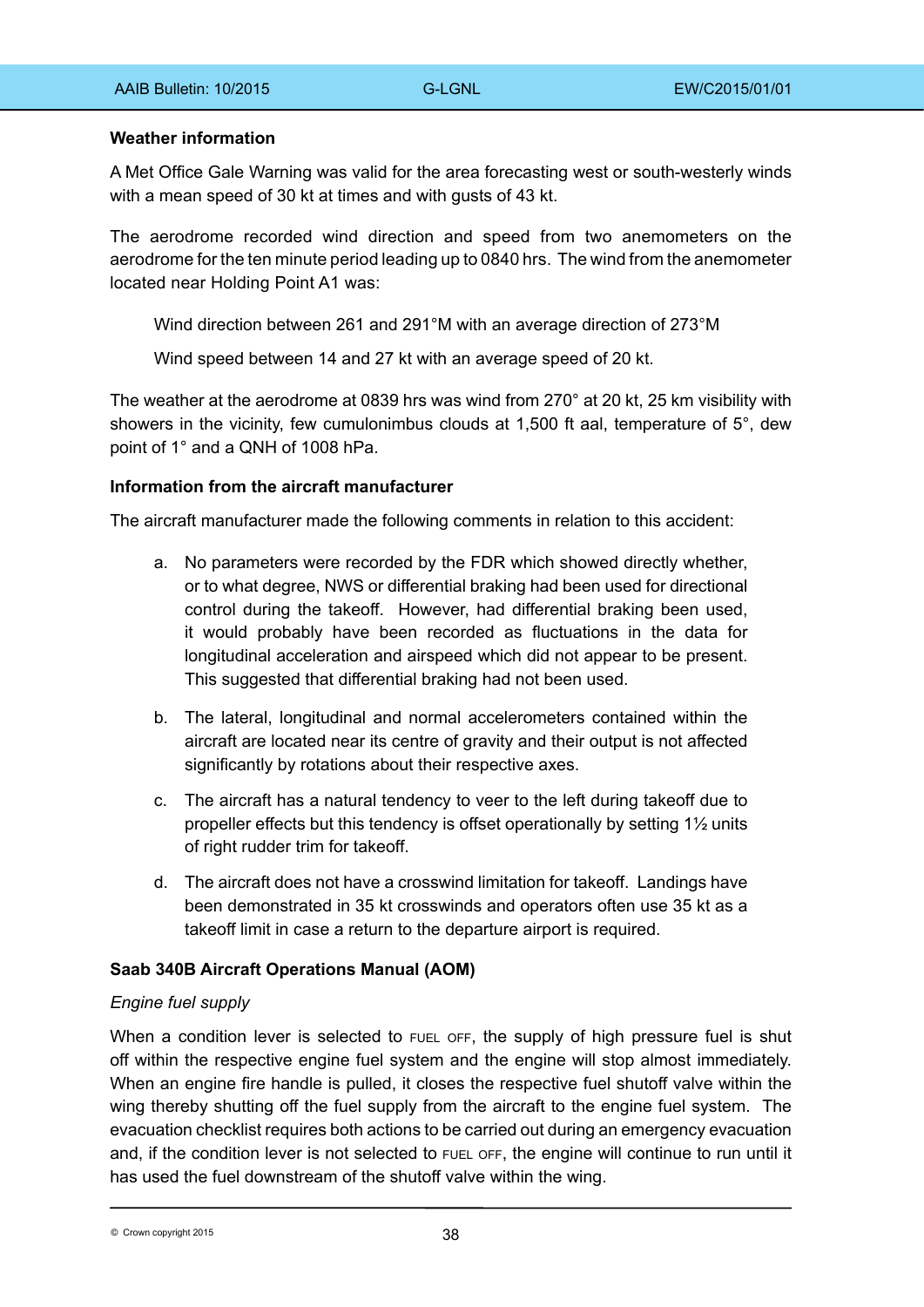#### *Autocoarsen system*

An Autocoarsen system is installed in each powerplant to reduce propeller drag in case of engine failure. Green panel lights in the cockpit indicate whether it is armed in the low or high power mode. The high power mode is armed when both power lever angles are greater than 64°, the torque from both engines is greater than 50%, and both engine compressor discharge pressures are above 1,200 psi.

### *Constant torque system (CTOT)*

The digital engine control unit (DECU) contains a constant torque system (CTOT) with an integrated Automatic Power Reserve (APR) function. When engaged, the system advances the power levers to the pre-selected takeoff torque value set using the CTOT control knob.

### *Normal takeoff*

The AOM contains a note in relation to takeoff that states:

*'maintaining directional control by use of rudder, with the NWS as a backup at low speed, will significantly decrease the wear on the nosewheel.'*

The AOM advises that a slight forward pressure should be maintained on the control wheel to keep the nosewheel rolling firmly on the runway. It also states:

*'The aircraft has a tendency to veer to the left. Use rudder to maintain direction, assisted by NWS at low speed. Rudder is effective from 40 KIAS. Keep the hand on the NWS up to 80 KIAS to be prepared for NWS inputs at lower speed in case of rejected takeoff. Normally NWS should not be used above 60 KIAS.'*

In relation to crosswind takeoffs, the AOM states:

*'Crosswind takeoff capability is good. The upwind wing will have a tendency to rise and aileron deflection should therefore be applied towards the wind. Directional control is maintained as during normal takeoff. As speed increases, aileron deflection requirement will decrease. The main objective is to keep the wings level. Maintain a slight forward pressure on the CW until rotation.'*

#### **The Operations Manual for the Saab 340B**

*Takeoff procedures*

The operator's Operations Manual details procedures for takeoff and gives three methods for setting takeoff power. The procedure for Method C, used in this instance, is as follows:

*'With brakes on and Condition Levers max, set power levers to flight idle. Release brakes and advance power levers to approximately 15-20% below the selected ctot value. Engage ctot/apr by selecting arm position on the ctot panel before 60 KIAS.'*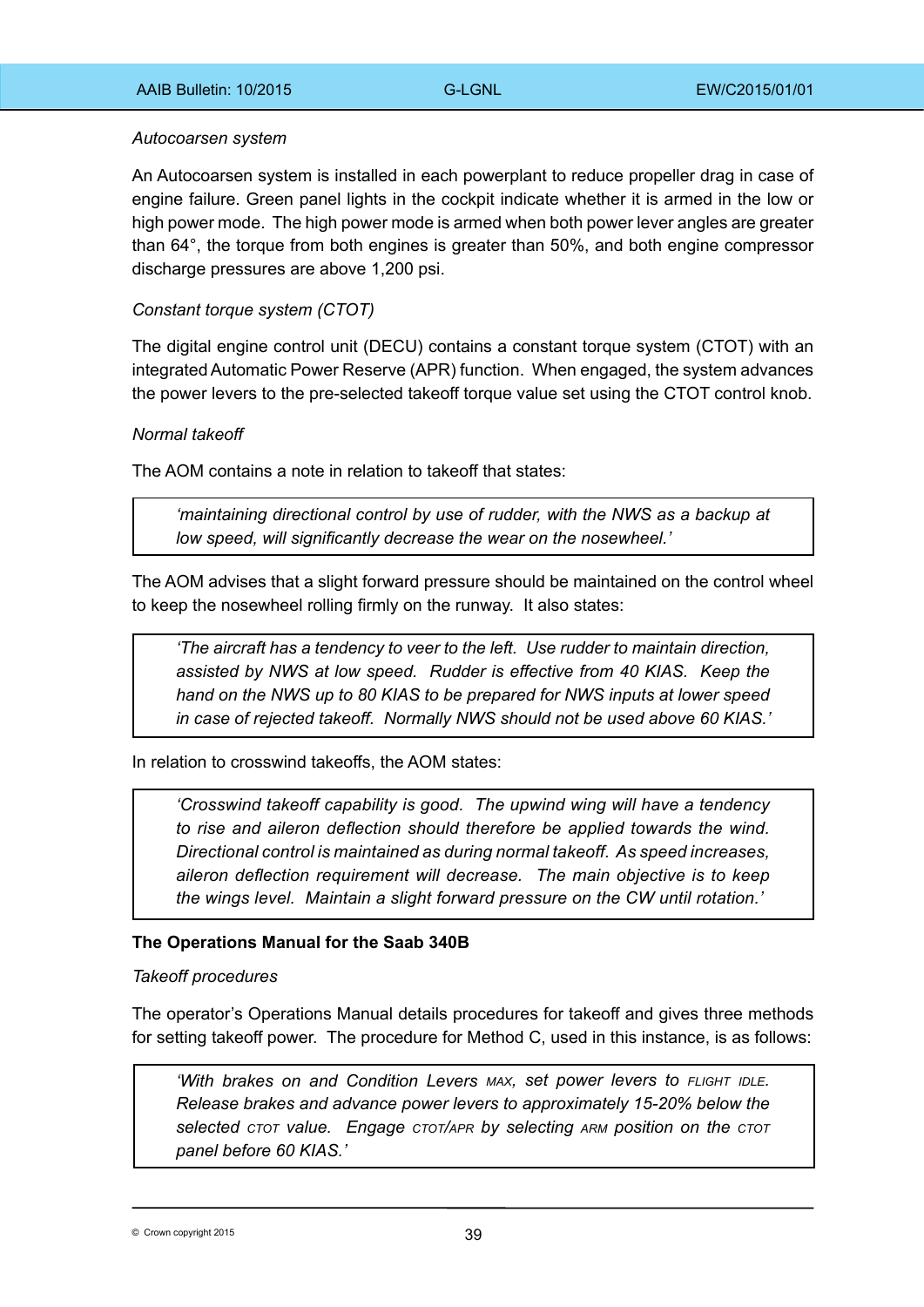For a takeoff by the left pilot (LP), the Operations Manual states:

*'Once the Autocoarsen High light is observed the RP will call "autocoarsen high". At … 15-20% below the target torque, the LP will call "set takeoff power". The RP will move the ctot/apr switch to the 'Arm' or 'On' position and, assuming the APR lights appear, call "apr armed". Approaching 80 knots the RP will check that the target torque has been achieved and call "80 knots – takeoff power set".*  The LP will retain control of the power levers until the call of  $\boldsymbol{\mathsf{V}}_i$  at which point LP *removes his hand from the levers and places it on the control column.'*

*Crosswind takeoff considerations*

The Operations Manual considers crosswind takeoff technique and states:

*'Crosswind takeoff capability is good. Both the NWS and rudder are very effective and the aircraft is very stable in roll… The main area of concern … is directional rather than roll control … in high crosswinds. If the wings are kept level … directional control is maintained as during normal takeoff.'*

# *Rejected takeoff*

The Operations Manual discusses circumstances which would lead the commander to reject the takeoff below V<sub>1</sub> including '*difficulties in maintaining directional control'*. The decision to reject the takeoff is indicated by the commander ordering "STOP STOP" after which he or she should:

*'Immediately apply maximum foot braking and simultaneously move the power levers to ground idle initially – if symmetrical power is available and advisable i.e. one of the engines is not on fire or surged then use reverse power if stopping is a problem because of runway characteristics.'*

#### *Emergency evacuation*

After coming to a halt from a rejected takeoff, if an evacuation is necessary the commander will instruct the co-pilot to carry out the evacuation drill (see below). Once the commander has ensured that the co-pilot has completed the drill, he should use the PA system to issue the command "EVACUATE EVACUATE".

The Emergency Checklist states that the following actions are to be carried out by memory in the event of an emergency evacuation:

| 'LEFT PILOT: |  |
|--------------|--|
|              |  |
|              |  |
|              |  |
|              |  |
|              |  |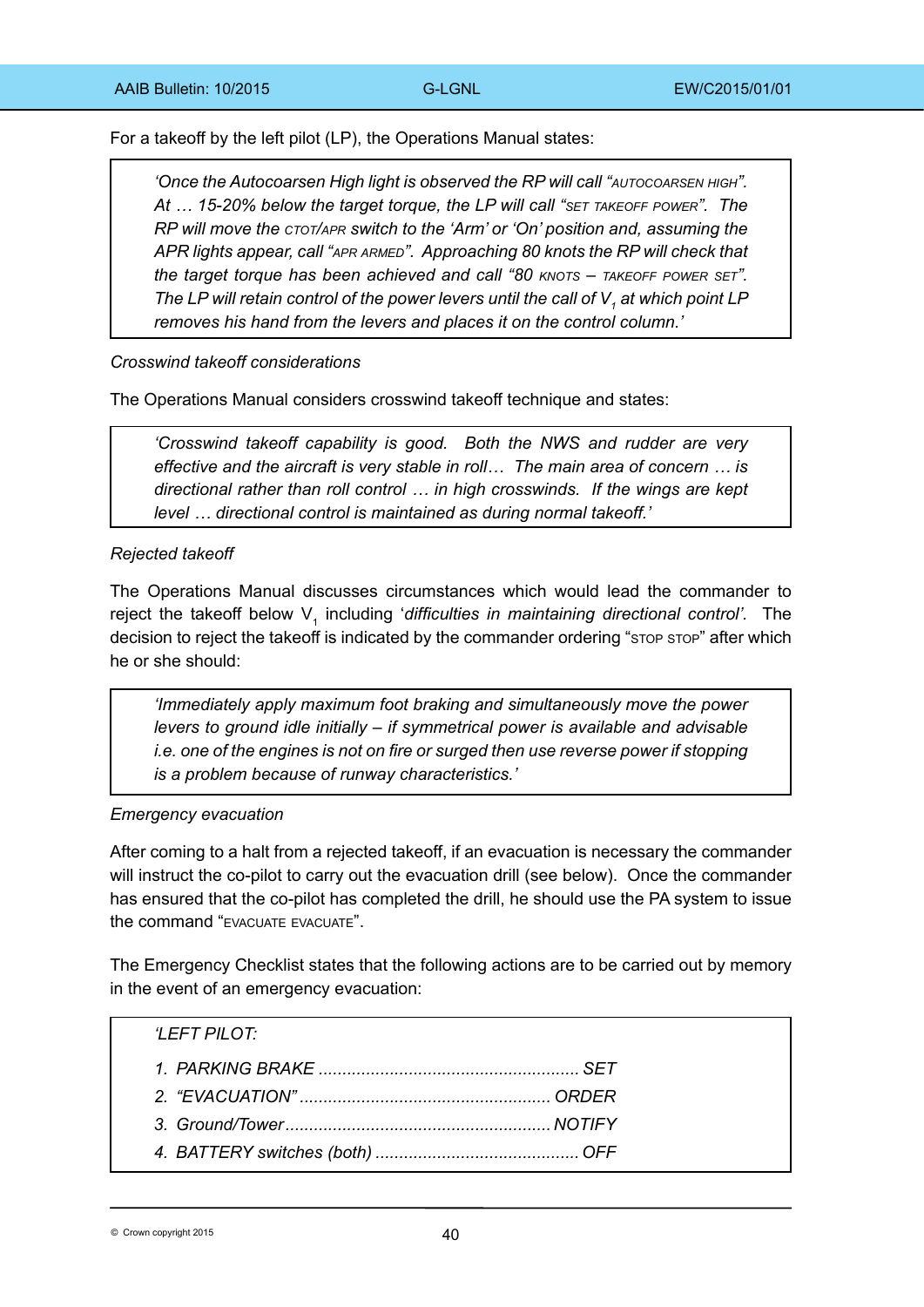*RIGHT PILOT:*

- *1. CONDITION LEVERS (both).............................FUEL OFF*
- *2. EMERGENCY panel switches.......................................ON*
- *3. FIRE HANDLES ........................................................ PULL*
- *4. FIRE EXTINGUISHERS............................................... ON'*

# **Analysis**

# *The attempted takeoff*

During the attempted takeoff, the rudder was central from 40 kt and remained so until approximately 65 kt. Between approximately 52 and 65 kt, the aircraft turned right slightly before it turned left sharply at approximately 65 kt (Figure 3). Given that the rudder was central, this change of direction might have been caused by one, or a combination of the following factors:

- a. Differential braking
- b. Asymmetric thrust
- c. A change in wind speed and direction
- d. A NWS input

Data from the FDR showed that thrust was applied symmetrically throughout the takeoff run, and the manufacturer did not consider that the data for longitudinal acceleration and indicated airspeed supported the use of differential braking.

The crew reported that the swing to the left took place at the handover of control, as the commander released the NWS control and moved his hands to the control yoke, and there might have been a change in NWS input as the nosewheel began to caster. However, because the rudder was in the neutral position and would have had no effect, any NWS input prior to the swing was probably in the 'turn left' sense, to oppose the weathercock effect tending to turn the aircraft into the crosswind. In that case, any change in NWS input would have been in the wrong sense to cause a sharp swing to the left.

It was possible that, immediately before the commander released the NWS control, there was a marked drop in the wind speed. In this case, the extant left NWS input would probably have been more than that required to counter the lower crosswind and the aircraft would have begun to turn left. However, this possibility could not be confirmed as there was no data to show whether or not the aircraft had actually experienced a marked change in wind speed or direction.

As the aircraft moved towards the edge of the runway, the pilot applied right rudder in an attempt to return to the runway centreline. Figure 2 shows that, with the aircraft still on the runway, the nose of the aircraft began to turn right in response to the rudder input but the main landing gear maintained their track towards the runway edge. The track of the nose landing gear moved towards that of the right landing gear, indicating that the aircraft was skidding left as it departed the paved surface.